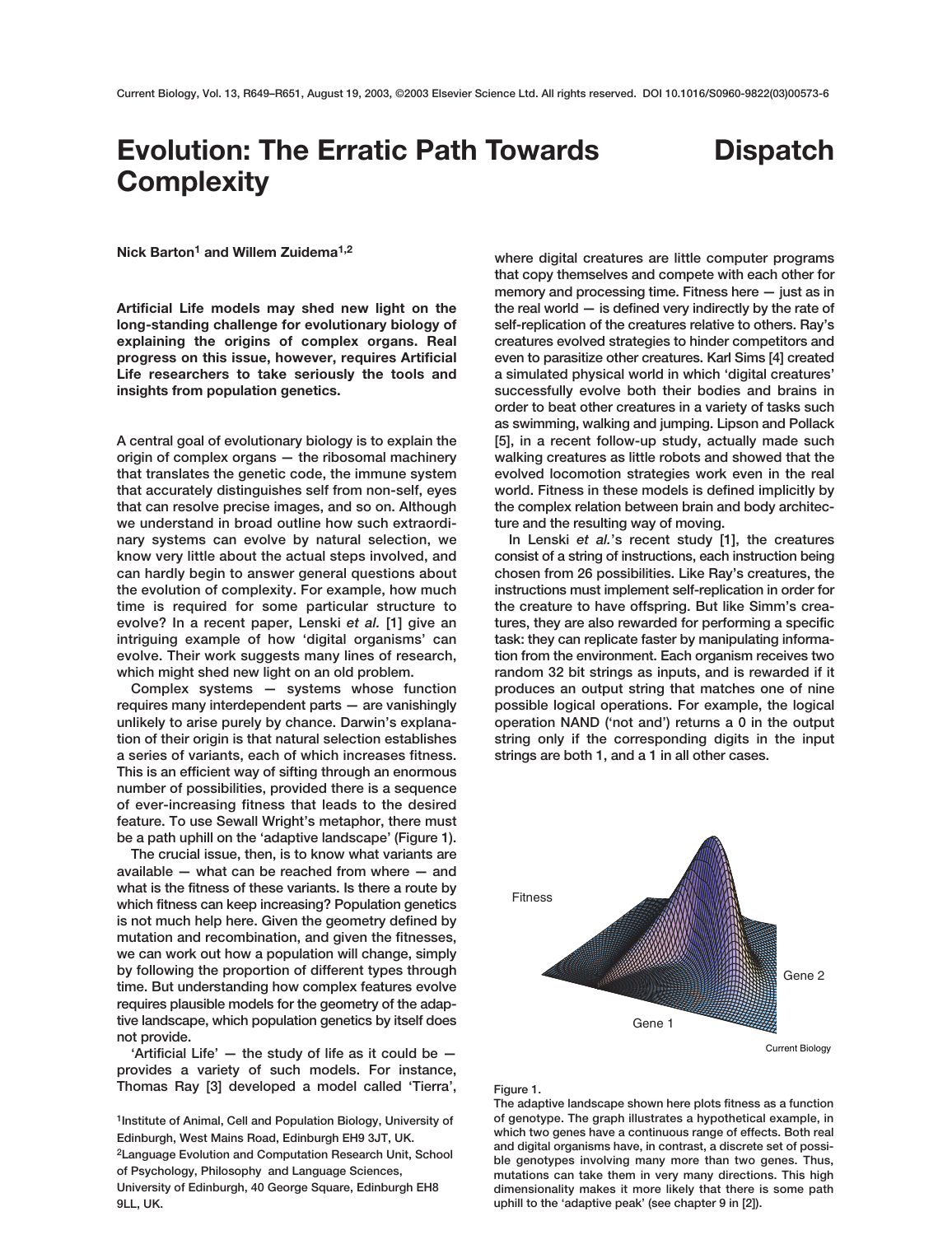| Table 1. Rewards for performing logical operations. |                                                        |                |
|-----------------------------------------------------|--------------------------------------------------------|----------------|
| <b>Function name</b>                                | Logic operation                                        | Reward         |
| <b>NOT</b>                                          | ¬А                                                     | 2              |
| <b>NAND</b>                                         | $\neg(A \text{ and } B)$                               | $\overline{2}$ |
| <b>AND</b>                                          | A and B                                                | 4              |
| OR N                                                | $(A \text{ or } \neg B)$                               | 4              |
| 0R                                                  | (A or B)                                               | 8              |
| AND N                                               | $(A \text{ and } \neg B)$                              | 8              |
| <b>NOR</b>                                          | $\neg A$ and $\neg B$                                  | 16             |
| <b>XOR</b>                                          | $(A \text{ and } \neg B)$ or $(\neg A \text{ and } B)$ | 16             |
| EQU                                                 | (A and B) or $(\neg A$ and $\neg B)$                   | 32             |
|                                                     |                                                        |                |

**The ¬ symbol denotes negation ('not'). Logic operations are performed digit by digit on one or two input strings. Thus, when applied to the input strings '110' and '011', the operation AND would yield '010'.**

**One of the 26 possible instructions in a creature's 'genome' is a logic operation (NAND), whilst the others perform various manipulations: copying, input/output, and so on. Composite logic operations are valued according to the number of elementary NAND operations needed to perform them. The most valuable is EQU ('equal'), which returns a 1 only if both input bits are the same. This requires five NAND operations, as well as other operations which move intermediate results between registers. A hand-written program required 19 operations to achieve EQU; a digital organism needs additional code for replication.**

**Initially, 3600 identical organisms were set up, each with 15 instructions that allowed replication, plus 35 dummy instructions. In each replication, point mutations occurred at a rate of 0.0025 per instruction, and singleinstruction insertions or deletions occurred at a rate of 0.056 per genome. In one run, EQU evolved after 111 steps — a 'step' is counted whenever offspring differed from parent along the successful lineage. In most cases steps corresponded to single mutations, but eight steps involved two or three mutations. Over a further 233 steps, the ability to perform additional logic operations evolved, and so fitness increased further. The way in which these organisms evolved was broadly as one would expect. In particular, the evolution of EQU depends on there being fit steps that lead up to it, as allowed by the reward system shown in Table 1.**

**Lenski** *et al.* **[1] experimented with the computer model in much the same way that geneticists experiment with model organisms, by changing the fitness regimes and by knocking out instructions in the evolved genomes one at a time to test their effect on fitness. They were also able to do something that geneticists usually cannot: trace back the evolutionary history of the genome that first produced EQU. From the results of this study, Lenski** *et al.* **[1] emphasise one feature in particular: often, deleterious changes are established along the path to evolution of EQU.**

**From a population genetics point of view this result is less surprising than it may seem at first sight. One expects some deleterious mutations to be picked up**

**by random drift in a population of only 3600 organisms. Moreover, these digital organisms are asexual, so that a deleterious mutation can be established if it occurs together with a favourable mutation — 'hitch-hiking' [6,7] — or if a new mutation occurs that produces a fit genotype when combined with the initially deleterious** mutation. In the example analysed by Lenski *et al.* [1], **most of the deleterious mutations along the lineage leading to EQU only reduced fitness slightly, by less than 3%, but two reduced fitness by more than 50% and were only rescued by mutations which occurred immediately afterwards — in one case, by the mutation which first produced EQU. Moreover, that evolution of EQU required the previous mutation, which initially greatly reduced fitness. This pattern, of strong epistatic interaction, was seen in the final stages of three of the 23 replicates in which EQU evolved.**

**So, in these simulations adaptation frequently depends on the occurrence of double mutations, either in the same generation, or in close succession. Suppose that a particular deleterious mutation arises at** rate  $\mu_1$  and reduces fitness by *s*. It is expected to **persist for 1/***s* **generations [8], during which time mutations at another locus occur at rate** µ**2. If both occur together, they confer a strong advantage, and are picked up by selection. So, we expect a rate of accumulating these interacting pairs of** µ**1**µ**2/***s***, compared with** µ**<sup>1</sup> for single favourable mutations. The observation that interacting pairs do get established quite frequently tells us something about the relative abundance of paths involving single mutations versus double mutations: possibly, once all single-mutation steps have been explored, the population must wait until the rarer doublets arise.** 

**In Lenski** *et al.***'s artificial organisms [1], the mutation rate per site is quite high (0.0025), so that favourable pairs can be picked up by selection at an appreciable rate; this would be unlikely in most real organisms because, in these, mutation rates at each locus are low. There are, however, some biological examples in which double mutations contribute to adaptation the first deleterious, the second favourable in combination. In general terms, Manfred Eigen [9] has argued that evolving populations of RNA molecules form a 'quasi-species', with high diversity maintained by predominantly deleterious mutation away from a wild-type sequence that is itself vanishingly rare. This diversity allows the population to explore a larger fraction of sequence space. More specifically, the secondary structure of rRNA molecules can be determined through the pattern of covariation of substitutions: if one base changes, its partner changes soon after in order to maintain base pairing. Here again, the first change occurs by chance, in opposition to selection,** and is compensated by the second [10]. Lenski et al. **[1] do not explore the applicability of their model to such issues.**

**Artificial Life models such as Lenski** *et al***.'s [1] are perhaps interesting in themselves, but as biologists we are concerned here with the question of what Artificial Life can tell us about real organisms. The difficulty in answering this is that much work in this field is rather isolated from traditional evolutionary**